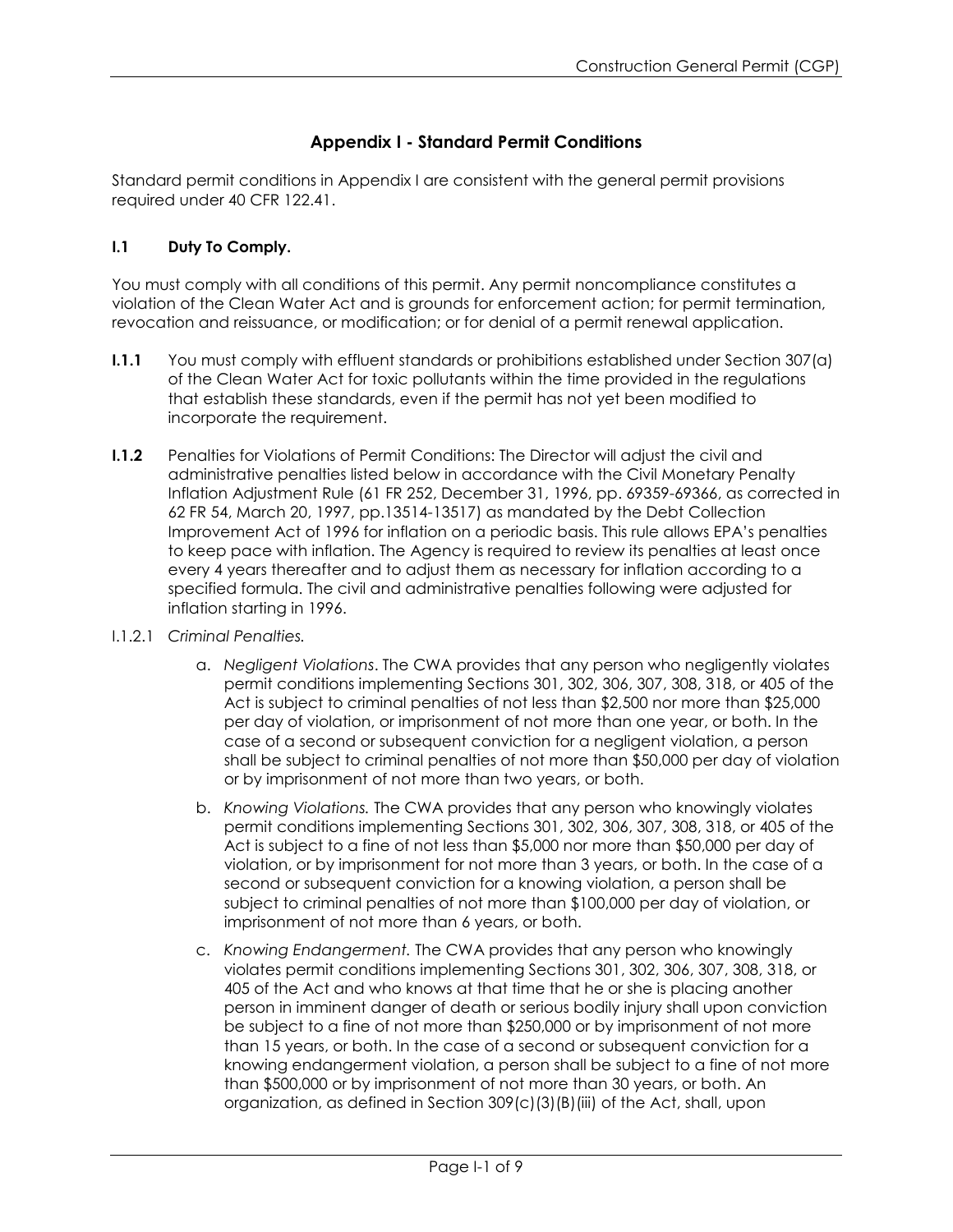conviction of violating the imminent danger provision be subject to a fine of not more than \$1,000,000 and can fined up to \$2,000,000 for second or subsequent convictions.

- d. *False Statement.* The CWA provides that any person who falsifies, tampers with, or knowingly renders inaccurate any monitoring device or method required to be maintained under this permit shall, upon conviction, be punished by a fine of not more than \$10,000, or by imprisonment for not more than 2 years, or both. If a conviction of a person is for a violation committed after a first conviction of such person under this paragraph, punishment is a fine of not more than \$20,000 per day of violation, or by imprisonment of not more than 4 years, or both. The Act further provides that any person who knowingly makes any false statement, representation, or certification in any record or other document submitted or required to be maintained under this permit, including monitoring reports or reports of compliance or non-compliance shall, upon conviction, be punished by a fine of not more than \$10,000 per violation, or by imprisonment for not more than 6 months per violation, or by both.
- I.1.2.2 *Civil Penalties.* The CWA provides that any person who violates a permit condition implementing Sections 301, 302, 306, 307, 308, 318, or 405 of the Act is subject to a civil penalty not to exceed the maximum amounts authorized by Section 309(d) of the Act and the Federal Civil Penalties Inflation Adjustment Act (28 U.S.C. § 2461 note) as amended by the Debt Collection Improvement Act (31 U.S.C. § 3701 note) (currently \$37,500 per day for each violation).
- I.1.2.3 *Administrative Penalties.* The CWA provides that any person who violates a permit condition implementing Sections 301, 302, 306, 307, 308, 318, or 405 of the Act is subject to an administrative penalty, as follows
	- a. *Class I Penalty.* Not to exceed the maximum amounts authorized by Section 309(g)(2)(A) of the Act and the Federal Civil Penalties Inflation Adjustment Act (28 U.S.C. § 2461 note) as amended by the Debt Collection Improvement Act (31 U.S.C. § 3701 note) (currently \$16,000 per violation, with the maximum amount of any Class I penalty assessed not to exceed \$37,500).
	- b. *Class II Penalty.* Not to exceed the maximum amounts authorized by Section 309(g)(2)(B) of the Act and the Federal Civil Penalties Inflation Adjustment Act (28 U.S.C. § 2461 note) as amended by the Debt Collection Improvement Act (31 U.S.C. § 3701 note) (currently \$11,000 per day for each day during which the violation continues, with the maximum amount of any Class II penalty not to exceed \$177,500).

# **I.2 Duty to Reapply.**

If you wish to continue an activity regulated by this permit after the expiration date of this permit, you must apply for and obtain authorization as required by the new permit once EPA issues it.

# **I.3 Need to Halt or Reduce Activity Not a Defense.**

It shall not be a defense for you in an enforcement action that it would have been necessary to halt or reduce the permitted activity in order to maintain compliance with the conditions of this permit.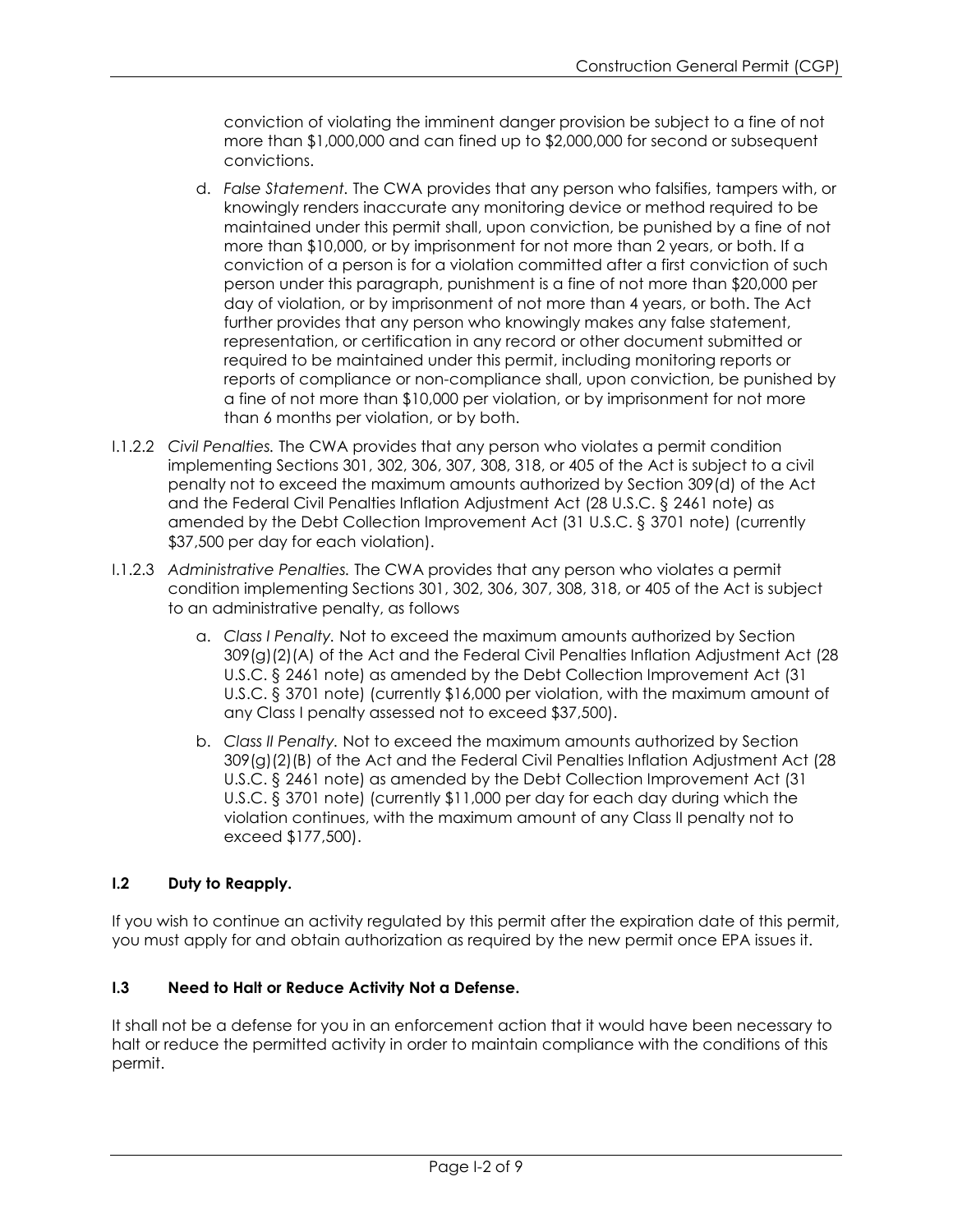# **I.4 Duty to Mitigate.**

You must take all reasonable steps to minimize or prevent any discharge in violation of this permit which has a reasonable likelihood of adversely affecting human health or the environment.

# **I.5 Proper Operation and Maintenance.**

You must at all times properly operate and maintain all facilities and systems of treatment and control (and related appurtenances) that are installed or used by you to achieve compliance with the conditions of this permit. Proper operation and maintenance also includes adequate laboratory controls and appropriate quality assurance procedures. This provision requires the operation of backup or auxiliary facilities or similar systems which are installed by you only when the operation is necessary to achieve compliance with the conditions of this permit.

### **I.6 Permit Actions.**

This permit may be modified, revoked and reissued, or terminated for cause. Your filing of a request for a permit modification, revocation and reissuance, or termination, or a notification of planned changes or anticipated noncompliance does not stay any permit condition.

# **I.7 Property Rights.**

This permit does not convey any property rights of any sort, or any exclusive privileges.

#### **I.8 Duty to Provide Information.**

You must furnish to EPA or an authorized representative (including an authorized contractor acting as a representative of EPA), within a reasonable time, any information that EPA may request to determine whether cause exists for modifying, revoking and reissuing, or terminating this permit or to determine compliance with this permit. You must also furnish to EPA or an authorized representative upon request, copies of records required to be kept by this permit.

#### **I.9 Inspection and Entry.**

You must allow EPA or an authorized representative (including an authorized contractor acting as a representative of EPA), upon presentation of credentials and other documents as may be required by law, to:

- **I.9.1** Enter upon your premises where a regulated facility or activity is located or conducted, or where records must be kept under the conditions of this permit;
- **I.9.2** Have access to and copy, at reasonable times, any records that must be kept under the conditions of this permit;
- **I.9.3** Inspect at reasonable times any facilities, equipment (including monitoring and control equipment), practices, or operations regulated or required under this permit; and
- **I.9.4** Sample or monitor at reasonable times, for the purposes of assuring permit compliance or as otherwise authorized by the Clean Water Act, any substances or parameters at any location.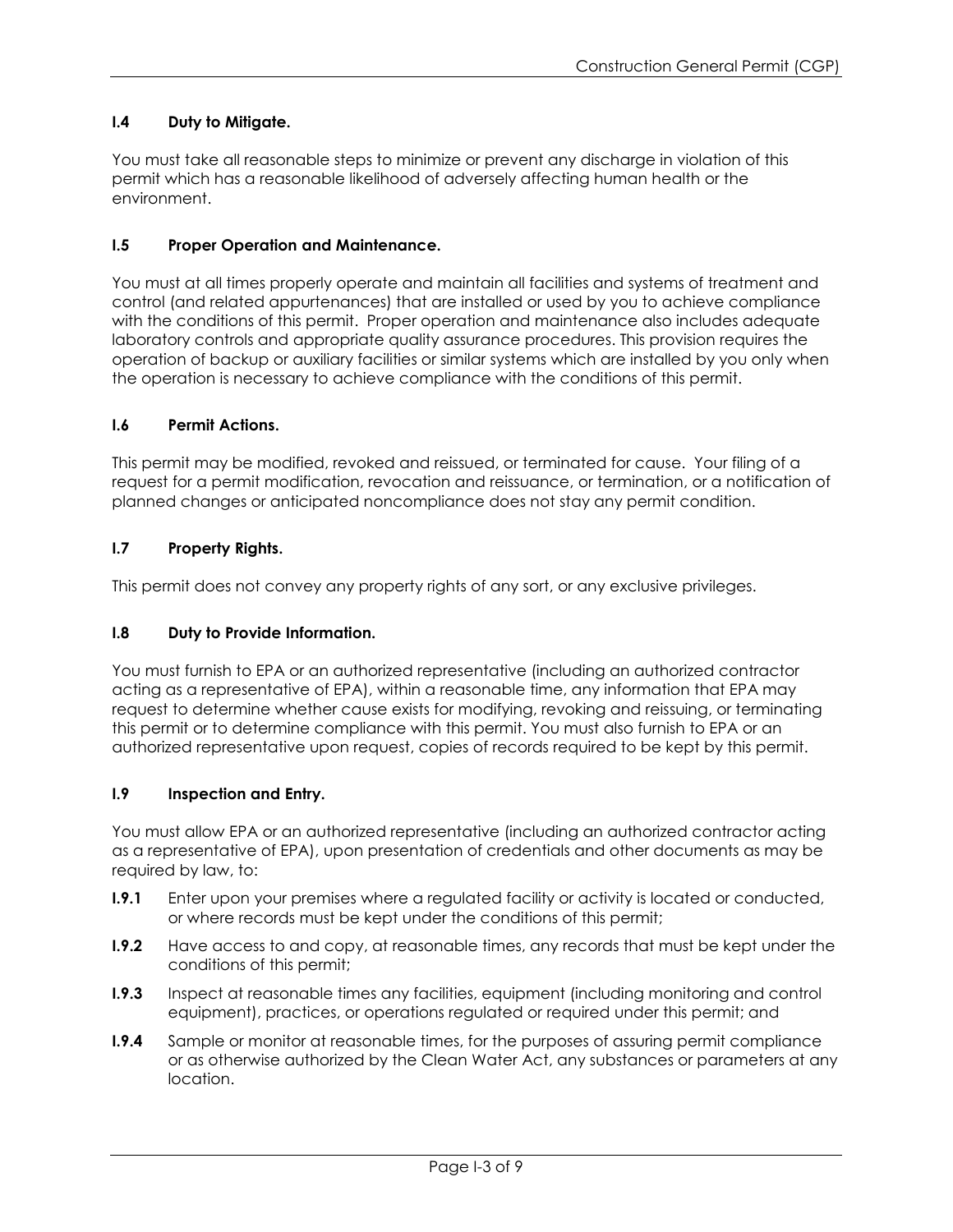### **I.10 Monitoring and Records.**

- **I.10.1** Samples and measurements taken for the purpose of monitoring must be representative of the volume and nature of the monitored activity.
- **I.10.2** You must retain records of all monitoring information, including all calibration and maintenance records and all original strip chart recordings for continuous monitoring instrumentation, copies of all reports required by this permit, and records of all data used to complete the application for this permit, for a period of at least three years from the date the permit expires or the date the permittee's authorization is terminated. This period may be extended by request of EPA at any time.
- **I.10.3** Records of monitoring information must include:
- I.10.3.1 The date, exact place, and time of sampling or measurements;
- I.10.3.2 The individual(s) who performed the sampling or measurements;
- I.10.3.3 The date(s) analyses were performed
- I.10.3.4 The individual(s) who performed the analyses;
- I.10.3.5 The analytical techniques or methods used; and
- I.10.3.6 The results of such analyses.
- **I.10.4** Monitoring must be conducted according to test procedures approved under 40 CFR Part 136, unless other test procedures have been specified in the permit.
- **I.10.5** The Clean Water Act provides that any person who falsifies, tampers with, or knowingly renders inaccurate any monitoring device or method required to be maintained under this permit shall, upon conviction, be punished by a fine of not more than \$10,000, or by imprisonment for not more than 2 years, or both. If a conviction of a person is for a violation committed after a first conviction of such person under this paragraph, punishment is a fine of not more than \$20,000 per day of violation, or by imprisonment of not more than 4 years, or both.

# **I.11 Signatory Requirements.**

- **I.11.1** All applications, including NOIs, must be signed as follows:
- I.11.1.1 For a corporation: By a responsible corporate officer. For the purpose of this subsection, a responsible corporate officer means: (i) a president, secretary, treasurer, or vicepresident of the corporation in charge of a principal business function, or any other person who performs similar policy- or decision-making functions for the corporation, or (ii) the manager of one or more manufacturing, production, or operating facilities, provided, the manager is authorized to make management decisions which govern the operation of the regulated facility including having the explicit or implicit duty of making major capital investment recommendations, and initiating and directing other comprehensive measures to assure long term environmental compliance with environmental laws and regulations; the manager can ensure that the necessary systems are established or actions taken to gather complete and accurate information for permit application requirements; and where authority to sign documents has been assigned or delegated to the manager in accordance with corporate procedures.
- I.11.1.2 For a partnership or sole proprietorship: By a general partner or the proprietor, respectively; or
- I.11.1.3 For a municipality, state, federal, or other public agency: By either a principal executive officer or ranking elected official. For purposes of this subsection, a principal executive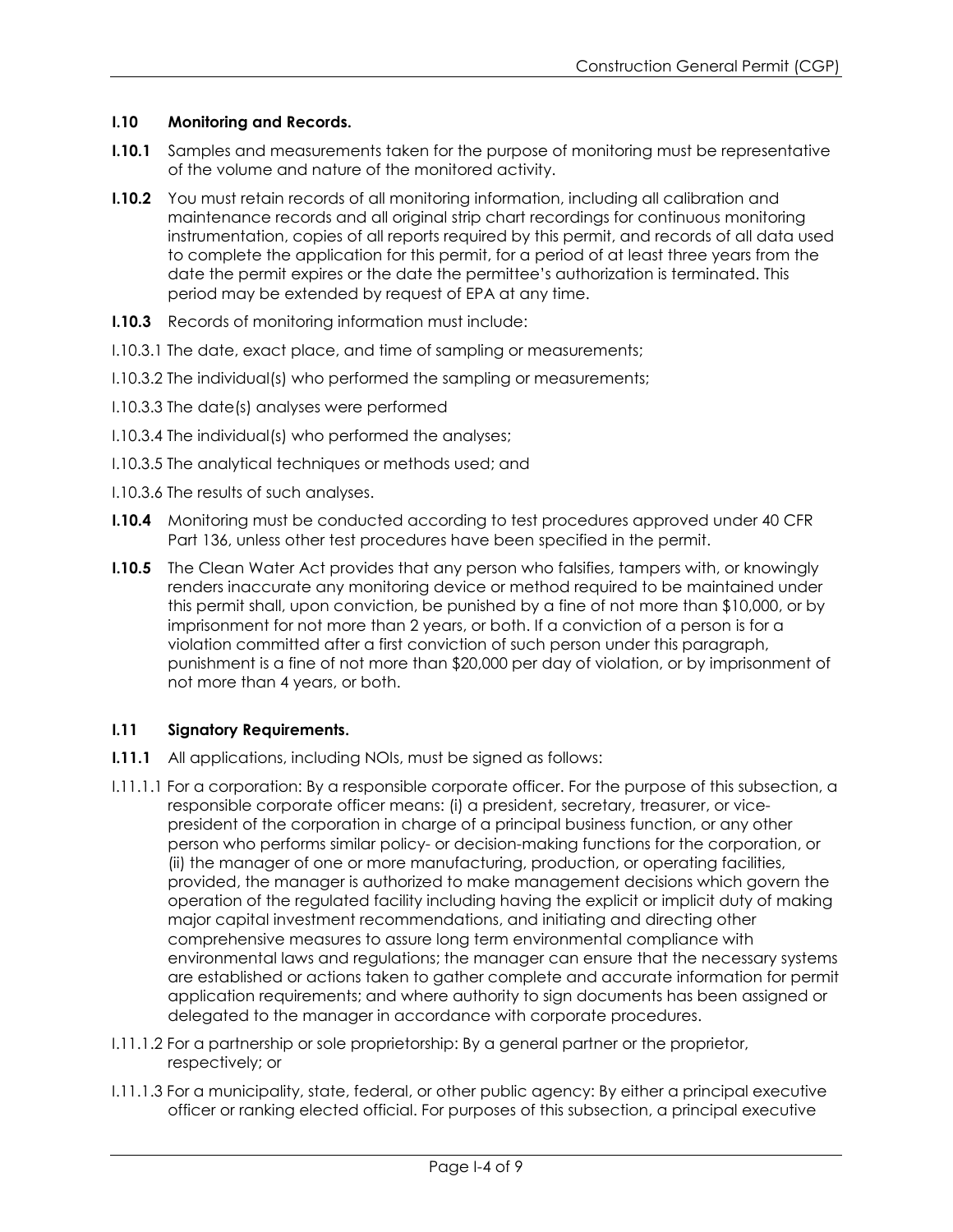officer of a federal agency includes (i) the chief executive officer of the agency, or (ii) a senior executive officer having responsibility for the overall operations of a principal geographic unit of the agency (e.g., Regional Administrator of EPA).

- **I.11.2** Your SWPPP, including changes to your SWPPP, inspection reports, and any other compliance documentation required under this permit, must be signed by a person described in Appendix I, Subsection I.11.1 above or by a duly authorized representative of that person. A person is a duly authorized representative only if:
- I.11.2.1 The authorization is made in writing by a person described in Appendix I, Subsection I.11.1;
- I.11.2.2 The authorization specifies either an individual or a position having responsibility for the overall operation of the regulated facility or activity such as the position of plant manager, operator of a well or a well field, superintendent, position of equivalent responsibility, or an individual or position having overall responsibility for environmental matters for the company. (A duly authorized representative may thus be either a named individual or any individual occupying a named position); and
- I.11.2.3 The signed and dated written authorization is included in the SWPPP. A copy must be submitted to EPA, if requested.
- **I.11.3** Changes to Authorization. If an authorization under Part 1.4 is no longer accurate because a different operator has responsibility for the overall operation of the construction site, a new NOI satisfying the requirements of Part 1.4 must be submitted to EPA. See Table 1 in Part 1.4.2 of the permit. However, if the only change that is occurring is a change in contact information or a change in the facility's address, the operator need only make a modification to the existing NOI submitted for authorization.
- **I.11.4** Any person signing documents in accordance with Appendix I, Subsections I.11.1 or I.11.2 above must include the following certification:

"I certify under penalty of law that this document and all attachments were prepared under my direction or supervision in accordance with a system designed to assure that qualified personnel properly gathered and evaluated the information contained therein. Based on my inquiry of the person or persons who manage the system, or those persons directly responsible for gathering the information, the information contained is, to the best of my knowledge and belief, true, accurate, and complete. I am aware that there are significant penalties for submitting false information, including the possibility of fine and imprisonment for knowing violations."

- **I.11.5** For persons signing documents electronically, in addition to meeting other applicable requirements in Appenidx I, Subsection I.11, such signatures must meet the same signature, authentication, and identity-proofing standards set forth at 40 CFR § 3.2000(b) for electronic reports (including robust second-factor authentication).
- **I.11.6** The CWA provides that any person who knowingly makes any false statement, representation, or certification in any record or other document submitted or required to be maintained under this permit, including monitoring reports or reports of compliance or non-compliance shall, upon conviction, be punished by a fine of not more than \$10,000 per violation, or by imprisonment for not more than 6 months per violation, or by both.

### **I.12 Reporting Requirements.**

**I.12.1** Planned changes. You must give notice to EPA as soon as possible of any planned physical alterations or additions to the permitted facility. Notice is required only when: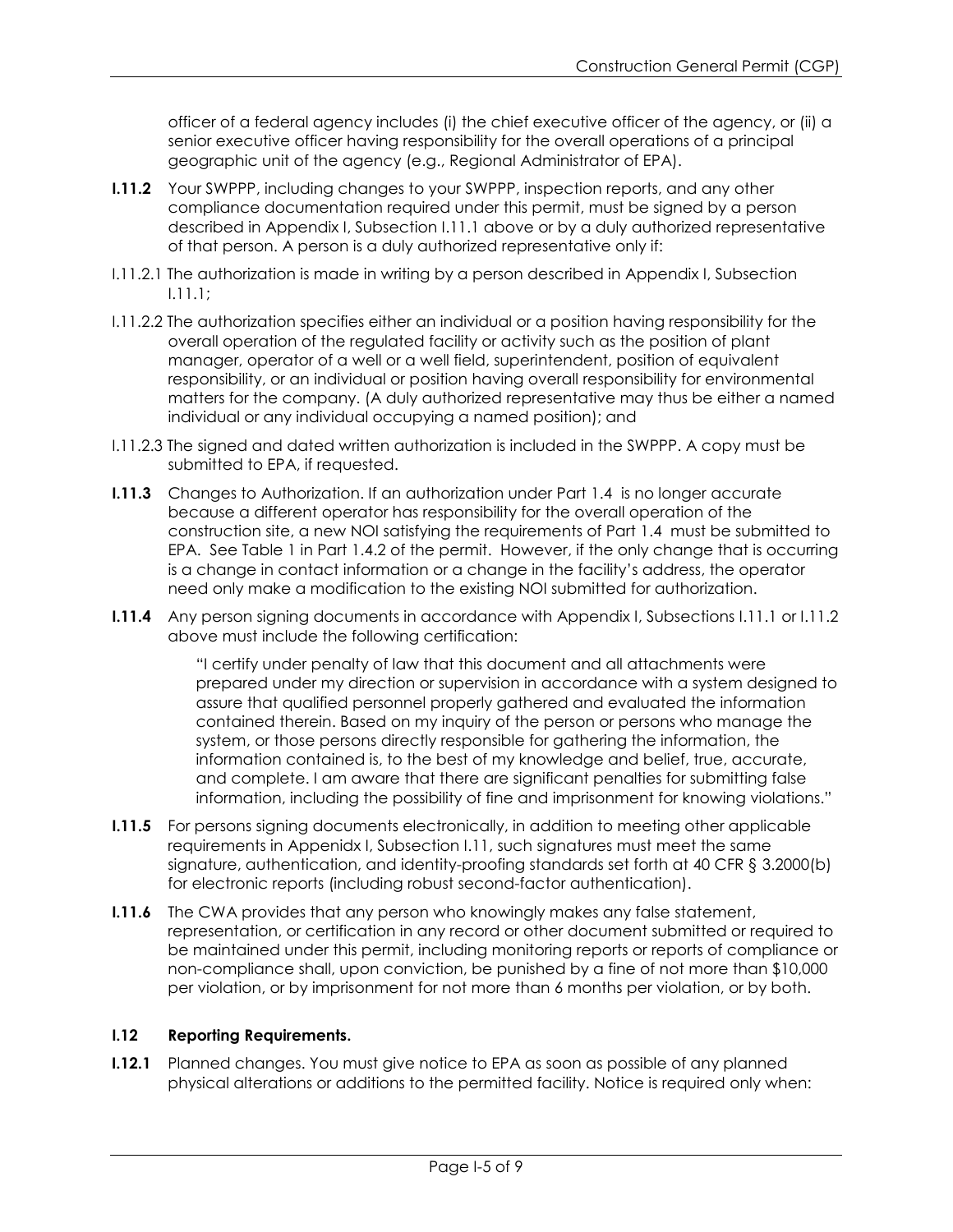- I.12.1.1 The alteration or addition to a permitted facility may meet one of the criteria for determining whether a facility is a new source in 40 CFR 122.29(b); or
- I.12.1.2 The alteration or addition could significantly change the nature or increase the quantity of pollutants discharged. This notification applies to pollutants which are subject neither to effluent limitations in the permit, nor to notification requirements under 40 CFR 122.42(a)(1).
- **I.12.2** Anticipated noncompliance. You must give advance notice to EPA of any planned changes in the permitted facility or activity which may result in noncompliance with permit requirements.
- **I.12.3** Transfers. This permit is not transferable to any person except after notice to EPA. Where a facility wants to change the name of the permittee, the original permittee (the first owner or operators) must submit a Notice of Termination pursuant to Part 8. The new owner or operator must submit a Notice of Intent in accordance with Part 1.4 and Table 1. See also requirements in Appendix I, Subsections I.11.1 and I.11.2.
- **I.12.4** Monitoring reports. Monitoring results must be reported at the intervals specified elsewhere in this permit.
- I.12.4.1 Monitoring results must be reported on a Discharge Monitoring Report (DMR) or forms provided or specified by EPA for reporting results of monitoring of sludge use or disposal practices.
- I.12.4.2 If you monitor any pollutant more frequently than required by the permit using test procedures approved under 40 CFR Part 136 or, in the case of sludge use or disposal, approved under 40 CFR 136 unless otherwise specified in 40 CFR Part 503, or as specified in the permit, the results of this monitoring must be included in the calculation and reporting of the data submitted in the DMR or sludge reporting form specified by EPA.
- **I.12.5** Compliance schedules. Reports of compliance or noncompliance with, or any progress reports on, interim and final requirements contained in any compliance schedule of this permit must be submitted no later than 14 days following each schedule date.
- **I.12.6** Twenty-four hour reporting. In addition to reports required elsewhere in this permit:
- I.12.6.1 You must report any noncompliance which may endanger health or the environment. Any information must be provided orally within 24 hours from the time you become aware of the circumstances. A written submission must also be provided within five days of the time you become aware of the circumstances. The written submission must contain a description of the noncompliance and its cause; the period of noncompliance, including exact dates and times, and if the noncompliance has not been corrected, the anticipated time it is expected to continue; and steps taken or planned to reduce, eliminate, and prevent reoccurrence of the noncompliance.
- I.12.6.2 The following shall be included as information which must be reported within 24 hours under this paragraph.
	- a. Any unanticipated bypass which exceeds any effluent limitation in the permit. (See 40 CFR 122.41(m)(3)(ii))
	- b. Any upset which exceeds any effluent limitation in the permit
	- c. Violation of a maximum daily discharge limit for any numeric effluent limitation. (See 40 CFR 122.44(g).)
- I.12.6.3 EPA may waive the written report on a case-by-case basis for reports under Appendix I, Subsection I.12.6.2 if the oral report has been received within 24 hours.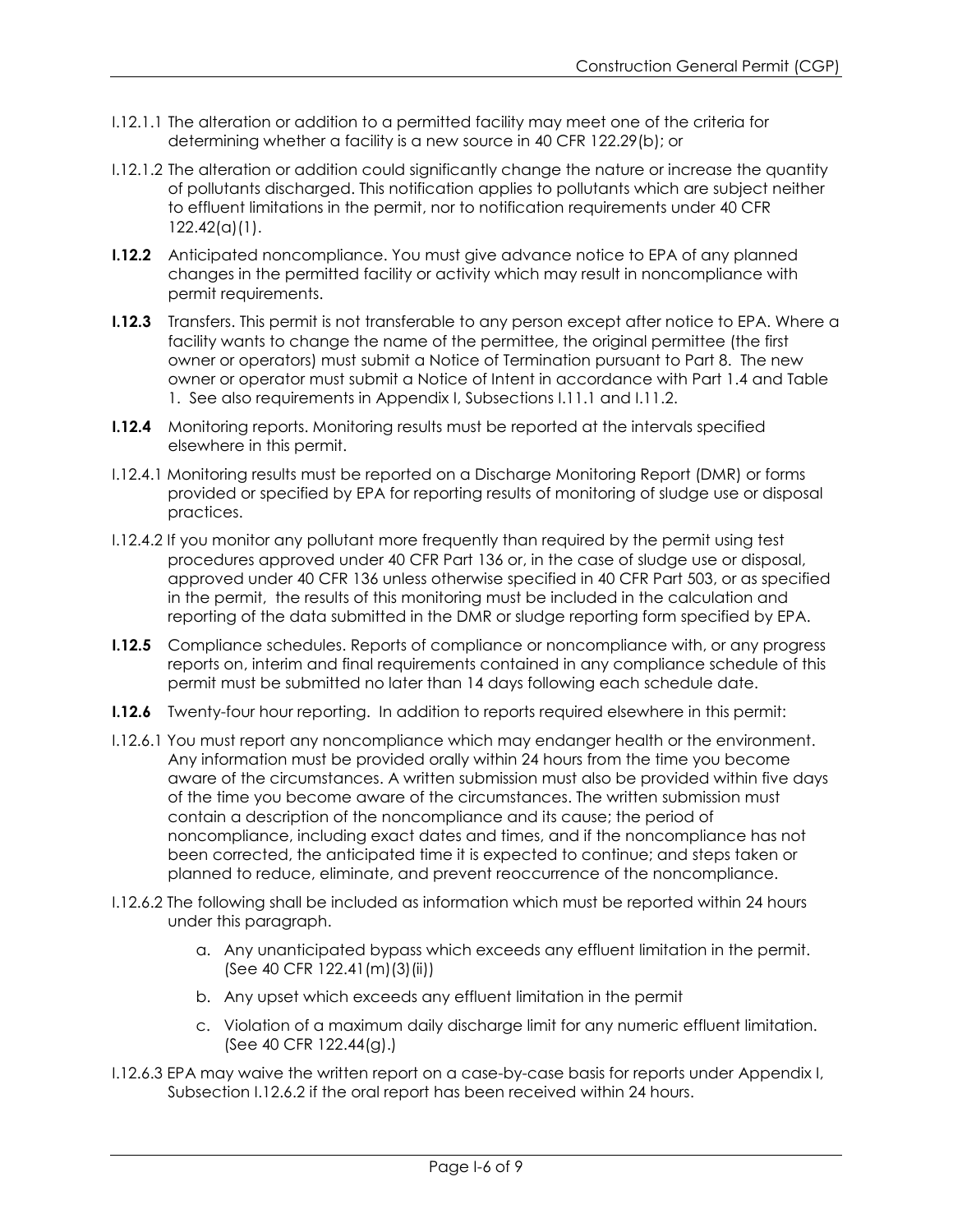- **I.12.7** Other noncompliance. You must report all instances of noncompliance not reported under Appendix I, Subsections I.12.4, I.12.5, and I.12.6, at the time monitoring reports are submitted. The reports must contain the information listed in Appendix I, Subsection I.12.6.
- **I.12.8** Other information. Where you become aware that you failed to submit any relevant facts in a permit application, or submitted incorrect information in a permit application or in any report to the Permitting Authority, you must promptly submit such facts or information.

### **I.13 Bypass.**

- **I.13.1** Definitions.
- I.13.1.1 Bypass means the intentional diversion of waste streams from any portion of a treatment facility See 40 CFR 122.41(m)(1)(i).
- I.13.1.2 Severe property damage means substantial physical damage to property, damage to the treatment facilities which causes them to become inoperable, or substantial and permanent loss of natural resources which can reasonably be expected to occur in the absence of a bypass. Severe property damage does not mean economic loss caused by delays in production. See 40 CFR 122.41(m)(1)(ii).
- **I.13.2** Bypass not exceeding limitations. You may allow any bypass to occur which does not cause effluent limitations to be exceeded, but only if it also is for essential maintenance to assure efficient operation. These bypasses are not subject to the provisions of Appendix I, Subsections I.13.3 and I.13.4. See 40 CFR 122.41(m)(2).
- **I.13.3** Notice.
- I.13.3.1 Anticipated bypass. If you know in advance of the need for a bypass, you must submit prior notice, if possible at least ten days before the date of the bypass. See 40 CFR 122.41(m)(3)(i).
- I.13.3.2 Unanticipated bypass. You must submit notice of an unanticipated bypass as required in Appendix I, Subsection I.12.6 (24-hour notice). See 40 CFR 122.41(m)(3)(ii).
- **I.13.4** Prohibition of bypass. See 40 CFR 122.41(m)(4).
- I.13.4.1 Bypass is prohibited, and EPA may take enforcement action against you for bypass, unless:
	- a. Bypass was unavoidable to prevent loss of life, personal injury, or severe property damage;
	- b. There were no feasible alternatives to the bypass, such as the use of auxiliary treatment facilities, retention of untreated wastes, or maintenance during normal periods of equipment downtime. This condition is not satisfied if adequate backup equipment should have been installed in the exercise of reasonable engineering judgment to prevent a bypass which occurred during normal periods of equipment downtime or preventive maintenance; and
	- c. You submitted notices as required under Appendix I, Subsection I.13.3.
- I.13.4.2 EPA may approve an anticipated bypass, after considering its adverse effects, if EPA determines that it will meet the three conditions listed above in Appendix I, Subsection I.13.4.1.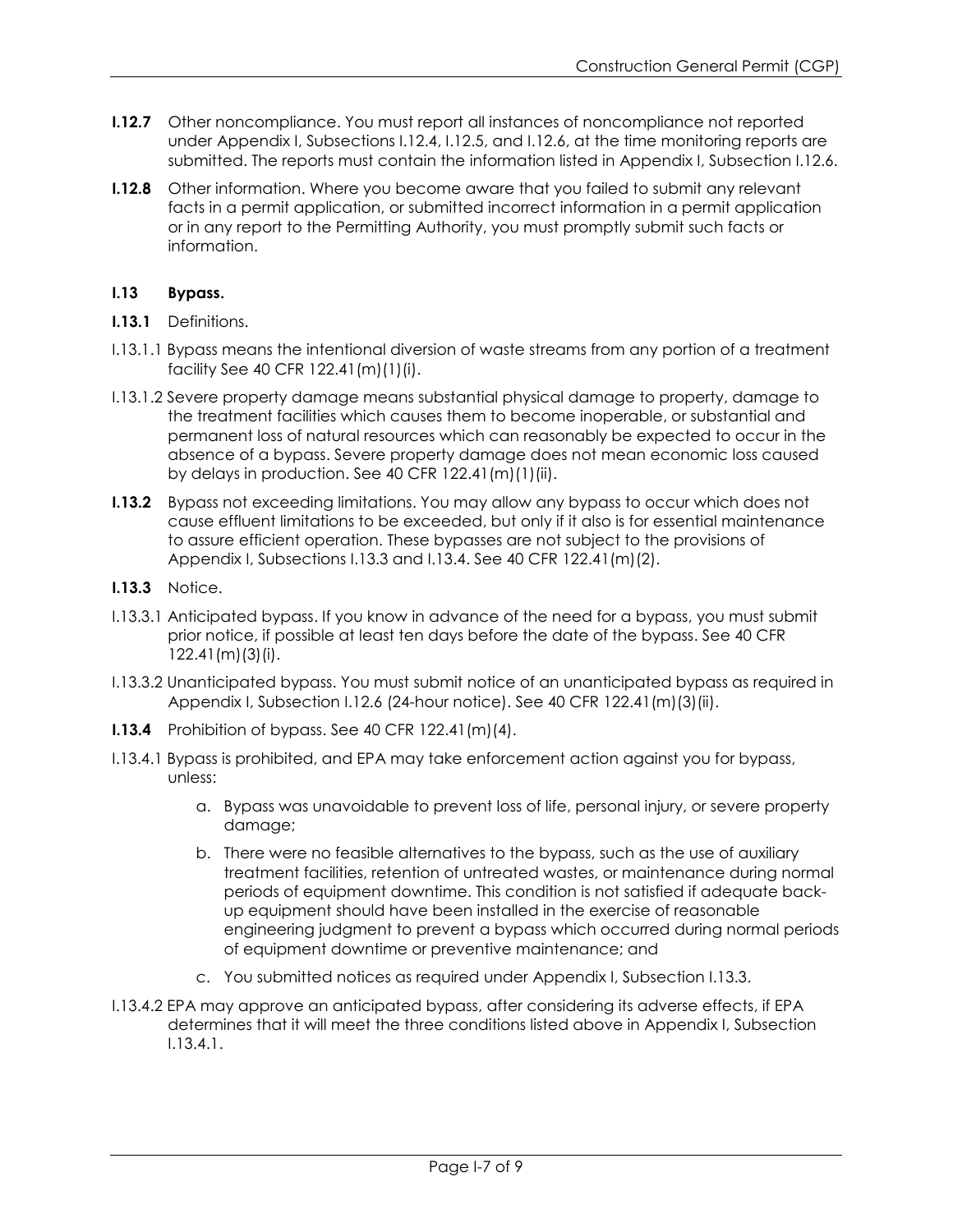# **I.14 Upset.**

- **I.14.1** Definition. Upset means an exceptional incident in which there is unintentional and temporary noncompliance with technology based permit effluent limitations because of factors beyond your reasonable control. An upset does not include noncompliance to the extent caused by operational error, improperly designed treatment facilities, inadequate treatment facilities, lack of preventive maintenance, or careless or improper operation. See 40 CFR 122.41(n)(1).
- **I.14.2** Effect of an upset. An upset constitutes an affirmative defense to an action brought for noncompliance with such technology based permit effluent limitations if the requirements of Appendix I, Subsection I.14.3 are met. No determination made during administrative review of claims that noncompliance was caused by upset, and before an action for noncompliance, is final administrative action subject to judicial review. See 40 CFR 122.41(n)(2).
- **I.14.3** Conditions necessary for a demonstration of upset. See 40 CFR 122.41(n)(3). A permittee who wishes to establish the affirmative defense of upset must demonstrate, through properly signed, contemporaneous operating logs, or other relevant evidence that:
- I.14.3.1 An upset occurred and that you can identify the cause(s) of the upset;
- I.14.3.2 The permitted facility was at the time being properly operated; and
- I.14.3.3 You submitted notice of the upset as required in Appendix I, Subsection I.12.6.2.b (24 hour notice).
- I.14.3.4 You complied with any remedial measures required under Appendix I, Subsection I.4.
- **I.14.4** Burden of proof. In any enforcement proceeding, you, as the one seeking to establish the occurrence of an upset, have the burden of proof. See 40 CFR  $122.41(n)(4)$ .

# **I.15 Retention of Records.**

Copies of the SWPPP and all documentation required by this permit, including records of all data used to complete the NOI to be covered by this permit, must be retained for at least three years from the date that permit coverage expires or is terminated. This period may be extended by request of EPA at any time.

#### **I.16 Reopener Clause.**

- **I.16.1** Procedures for modification or revocation. Permit modification or revocation will be conducted according to 40 CFR §122.62, §122.63, §122.64 and §124.5.
- **I.16.2** Water quality protection. If there is evidence indicating that the stormwater discharges authorized by this permit cause, have the reasonable potential to cause or contribute to an excursion above any applicable water quality standard, you may be required to obtain an individual permit in accordance with Part 1.4.5 of this permit, or the permit may be modified to include different limitations and/or requirements.
- **I.16.3** Timing of permit modification. EPA may elect to modify the permit prior to its expiration (rather than waiting for the new permit cycle) to comply with any new statutory or regulatory requirements, such as for effluent limitation guidelines that may be promulgated in the course of the current permit cycle.